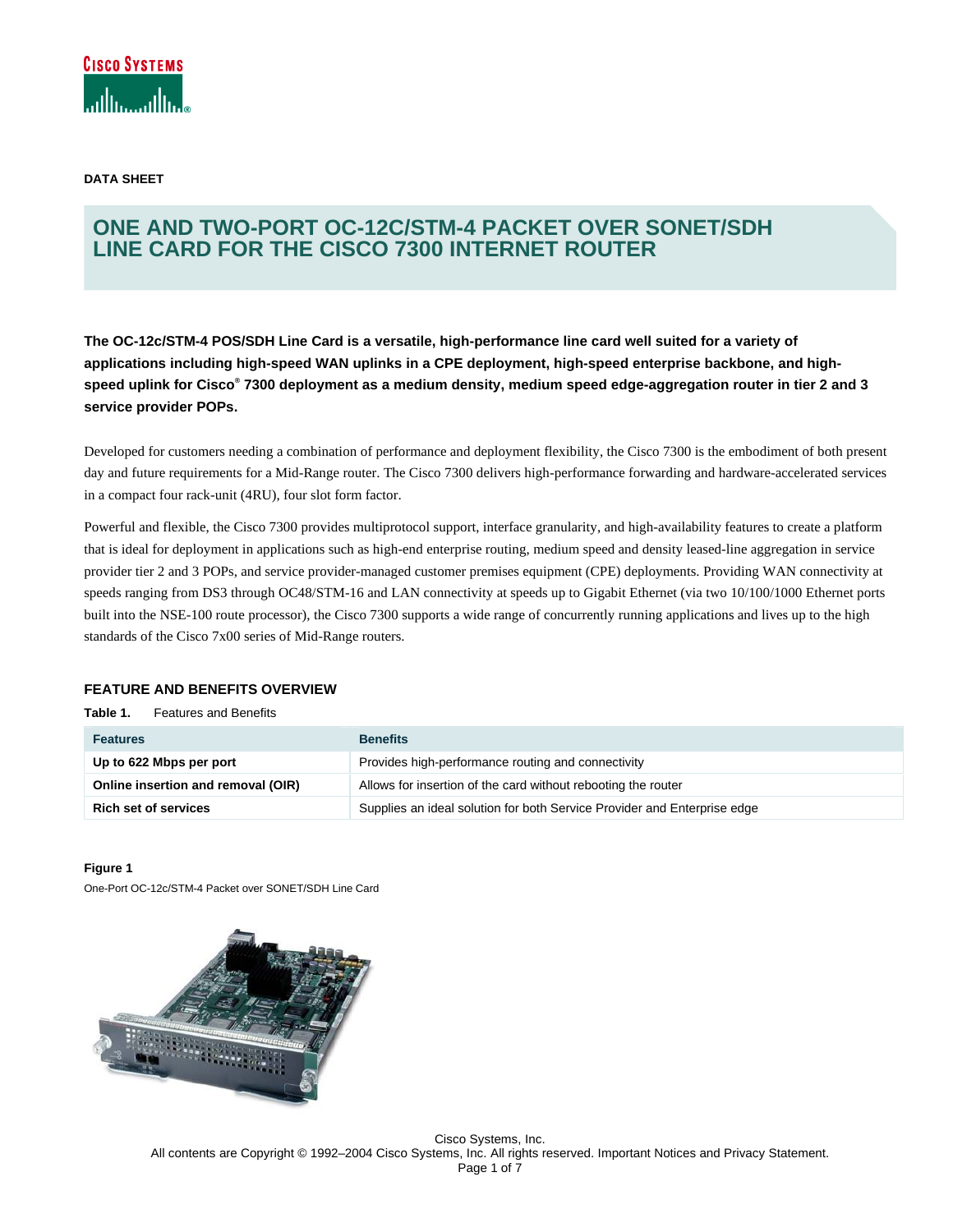#### **PRODUCT SPECIFICATIONS: COMPONENTS**

#### **Line Card**

- SONET/SDH framing
- 1+1 SONET APS and SDH MSP, per port, per line card, and per chassis
- SONET/SDH errors, alarms, performance monitoring, synchronization, etc.
- OIR
- Support for short, intermediate, and long reach optics
- Point-to-Point Protocol (PPP) RFC 1661
- PPP in High-Level Data Link Control (HDLC) like framing RFC 1662
- PPP over SONET/SDH with  $1+x^{43}$  self-synchronous payload scrambling, RFC 2615

#### **Table 2.** OC-12c/STM-1 POS for the Cisco 7300 Optical Specifications

| Fiber<br><b>Interface</b> | <b>Transmit Power</b> |        | Wavelength |         | <b>Input Power</b> | <b>Input</b><br><b>Sensitivity</b> | Loss<br><b>Budgets</b> | <b>Nominal</b><br><b>Distance</b> |
|---------------------------|-----------------------|--------|------------|---------|--------------------|------------------------------------|------------------------|-----------------------------------|
| <b>SM-IR</b>              | $-15$ dBm             | -8 dBm | 1280 nm    | 1335 nm | -8 dBm             | $-28$ dBm                          | 0 to 12 $dB$           | 9 mi (15 km)                      |

# **PRODUCT SPECIFICATIONS: CONNECTIVITY**

#### **SONET/SDH Compliance**

- Telecordia (Bellcore) GR-253-CORE (as applicable)
- ITU-T G.707, G.957, G.825 (as applicable)
- Support for 1+1 SONET Automatic Protection Switching (APS) as per GR-253-CORE per port, per line card, per chassis (as applicable)

## **SONET/SDH Errors, Alarms, and Performance Monitoring**

- Signal Failure Bit Error Rate (SF-ber)
- Signal Degrade Bit Error Rate (SD-ber)
- Signal Label Payload Construction (C2)
- Section:
	- Loss of Signal (LOS)
	- Loss of Frame (LOF)
	- Error Counts for B1
	- Threshold Crossing Alarms (TCA) for B1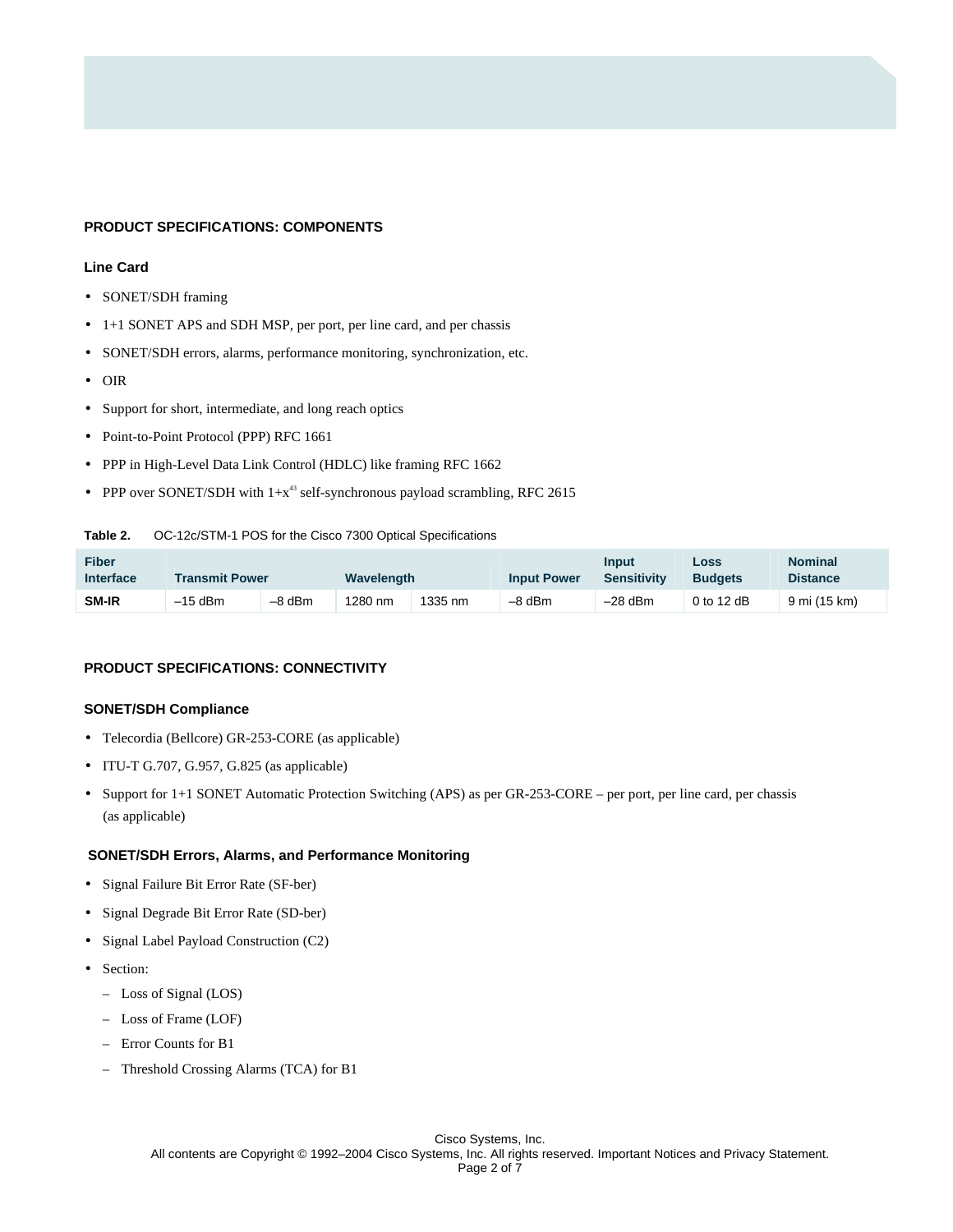- Line:
	- Line Alarm Indication Signal (LAIS)
	- Line Remote Defect Indication (LRDI)
	- Line Remote Error Indication (LREI)
	- Error Counts for B2
	- $-$  TCA for B<sub>2</sub>
- Path:
	- Path Alarm Indication Signal (PAIS)
	- Path Remote Defect Indication (PRDI)
	- Path Remote Error Indication (PREI)
	- Error Counts for B3
	- TCA for B3
	- Loss of Pointer (LOP)
	- New Pointer Events (NEWPTR)
	- Positive Stuffing Event (PSE)
	- Negative Stuffing Event (NSE)
	- Path Unequipped Indication Signal (PUNEQ)
	- Path Payload Mismatch Indication Signal (PPLM)

#### **SONET/SDH Synchronization**

- Local (Internal) Timing (for inter-router connections over dark fiber or wavelength division multiplexer [WDM] equipment)
- Loop (line) timing (for connection to SONET/SDH equipment)
- $\bullet$  +/- 20 ppm clock accuracy over full operating temperature

# **PRODUCT SPECIFICATIONS: CARDS, PORTS, SLOTS**

## **Rack Density**

Table 3. One or Two-Port OC-12c/STM-4 POS Cisco 7300 Chassis and Rack Density<sup>1</sup>

| OC-12c/STM-4 POS Line Card | <b>Cisco 7304 Chassis Density</b>     | <b>Cisco 7304 Rack Density</b>        |
|----------------------------|---------------------------------------|---------------------------------------|
| 7300-1OC12POS-X            | 4 x OC-12/STM-4 (includes 2 GE ports) | 44 OC-12/STM-4 (includes 22 GE ports) |
| 7300-2OC12POS-X            | 8 x OC-12/STM-4 (includes 2 GE ports) | 88 OC-12/STM-4 (includes 22 GE ports) |

1. Configured with:

1 NSE-100 per Cisco 7300 chassis

4 1-port OC-12 POS Line Cards per Cisco 7300 chassis or 2-port OC12 POS Line cards per Cisco 7300

11 Cisco 7300 chassis per 7´ rack

- Up to four 7300-1OC12POS modules supported in a four-slot chassis
- One OC-12c/STM-4 port supported per line card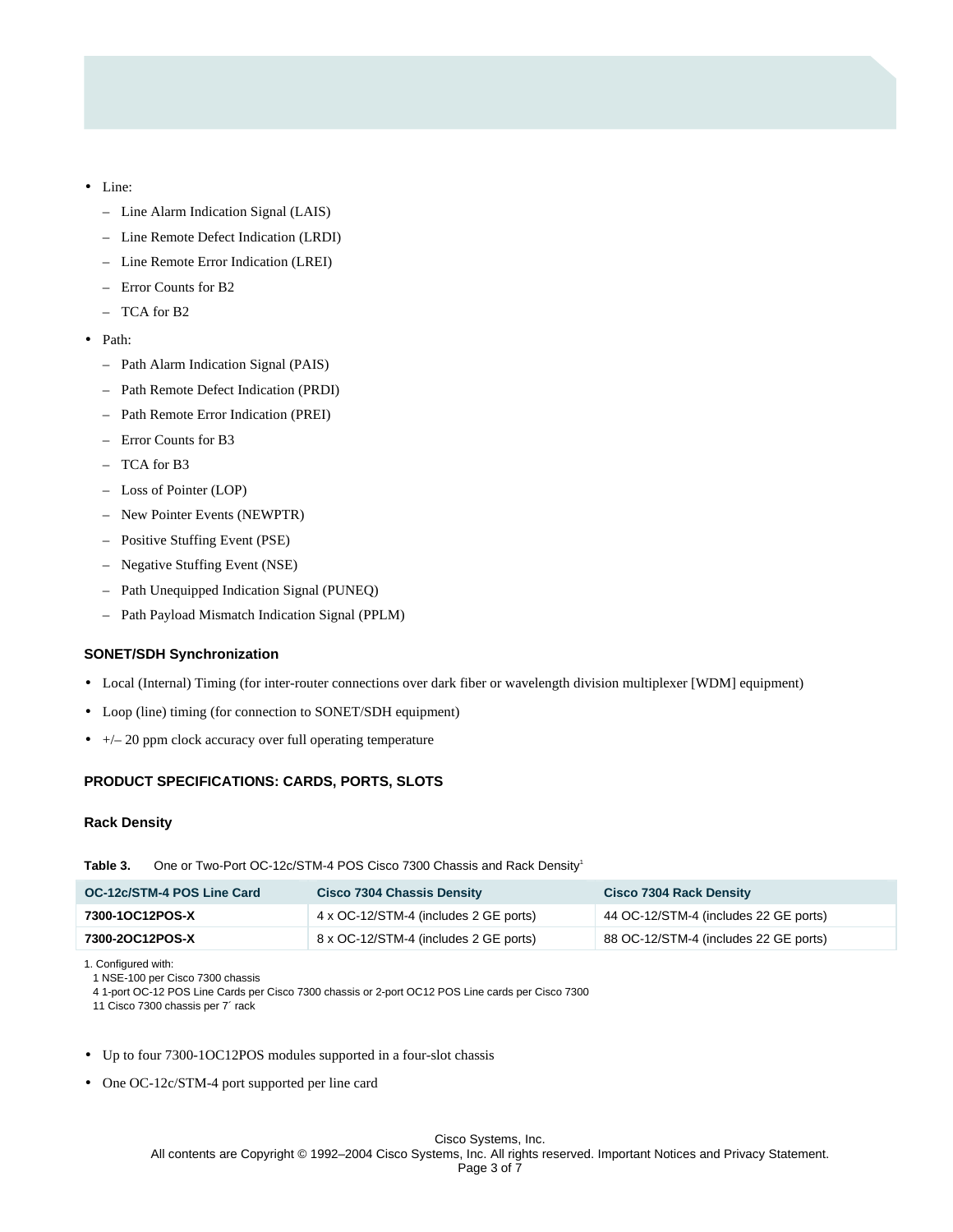## **PRODUCT SPECIFICATIONS: ENVIRONMENTAL CONDITIONS**

# **Table 4.** OC12/STM4 POS  **OC12/STM4 POS Operating temperature 132 to 104°F** (0 to 40 $C$ ) **Storage temperature**  $-4$  to 149<sup>°</sup>F  $(-20 \text{ to } 65 \text{C})$ **Operating humidity** 5 to 90% (noncondensing) **Altitude** –500 to 6500 ft

## **PRODUCT SPECIFICATIONS: PERFORMANCE**

• One or two ports of OC-12c/STM-4 at 622 Mbps

## **PRODUCT SPECIFICATIONS: MIBS**

- SONET MIB (RFC 1595), performance Statistics for timed intervals (current, 15 minute, multiple 15 minute, and 1 day intervals)
	- Regenerator section
	- Multiplex section
	- Path errored seconds
	- Severely errored seconds
	- Severely errored framed seconds
- See the NSE-100 data sheet for more MIB support

# **PRODUCT SPECIFICATIONS**

**Table 5.** Physical Specifications

|                                         | <b>OC12/STM4 POS</b>              |
|-----------------------------------------|-----------------------------------|
| Height                                  | 1.92 in. (4.87 cm)                |
| Width                                   | 8.44 in. (21.43 cm)               |
| Depth                                   | 12.94 in. (32.87 cm)              |
| Weight                                  | 3.0 lb (1.36 kg)                  |
| <b>Mean Time Between Failure (MTBF)</b> | 5.5 year for system configuration |
| <b>Connector Type</b>                   | SC                                |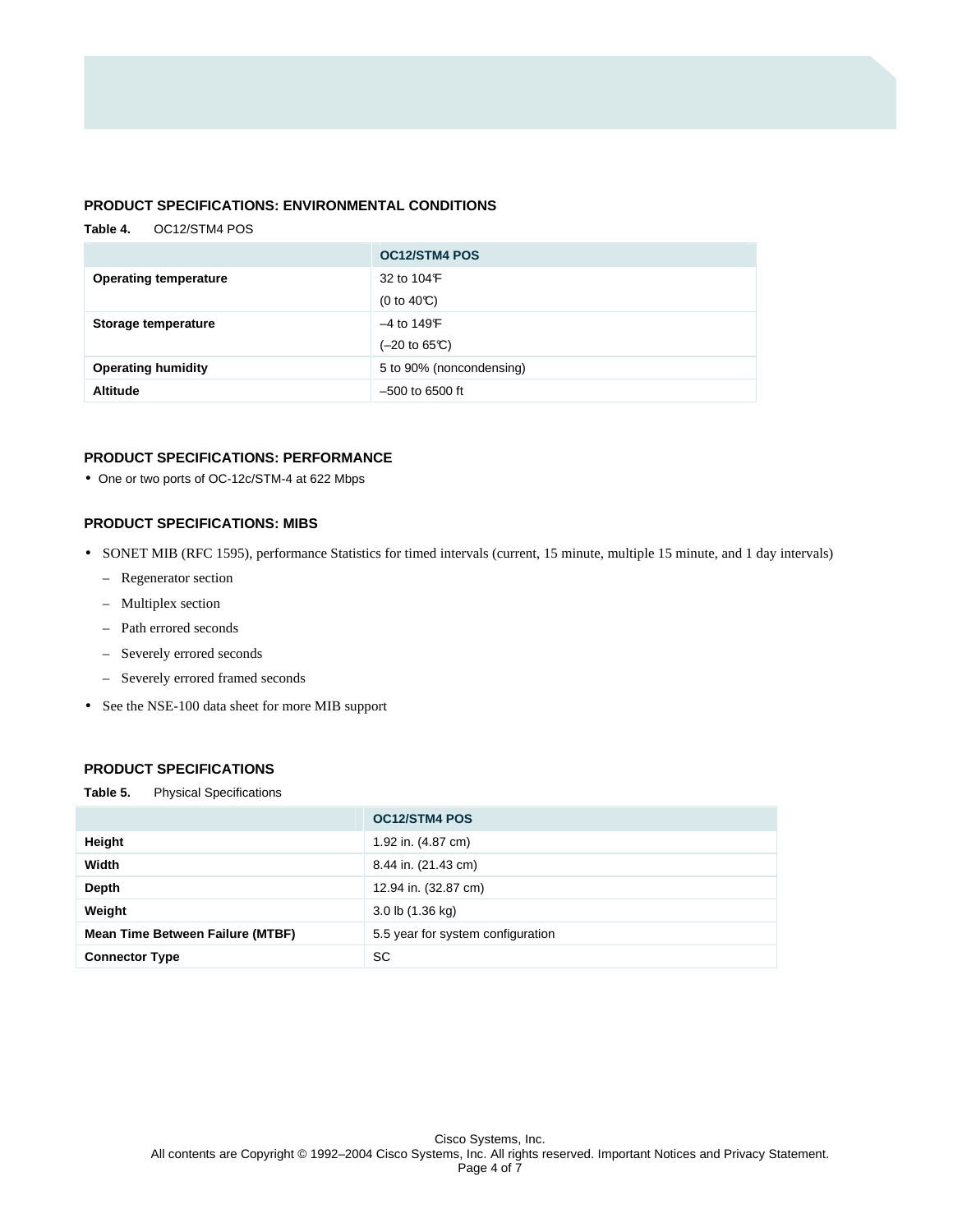## **PRODUCT SPECIFICATIONS**

**Table 6.** Line Card Indicators

| <b>LED Label</b>            | <b>Color</b> | <b>State</b> | <b>Function</b>                                                           |
|-----------------------------|--------------|--------------|---------------------------------------------------------------------------|
| <b>LC Status</b>            | Green        | On/Off       | Indicates power is on/off                                                 |
| <b>OIR</b>                  | Green        | On/Off       | Line card is ready to be removed                                          |
| Carrier/Alarm               | Green/Yellow | Green        | Valid SONET signal has been detected with no alarm condition              |
|                             |              | Yellow       | Valid SONET signal has been detected but an alarm condition is<br>present |
|                             |              | Off          | No valid SONET signal has been detected                                   |
| <b>Port Active/Loopback</b> | Green/Yellow | Green        | Port has been configured and is enabled                                   |
|                             |              | Yellow       | Port is in diagnostic loopback mode                                       |
|                             |              | Off          | Port has not been configured                                              |

## **REGULATORY COMPLIANCE AND SAFETY INFORMATION**

#### **Product Regulatory Compliance**

• Products bear CE marking indicating compliance with the 89/366/EEC and 73/23/ECC directives, which include the following safety and EMC standards.

## **Safety**

- UL 1950
- CSA C22.2 No. 950
- EN60950
- IEC 60950
- TS 001
- AS/NZS 3260

# EMC

- FCC Part 15 (CFR 47) Class A
- ICES-003 Class A
- EN55022 Class A
- CISPR 22 Class A
- AS/NZS 3548 Class A
- VCCI Class A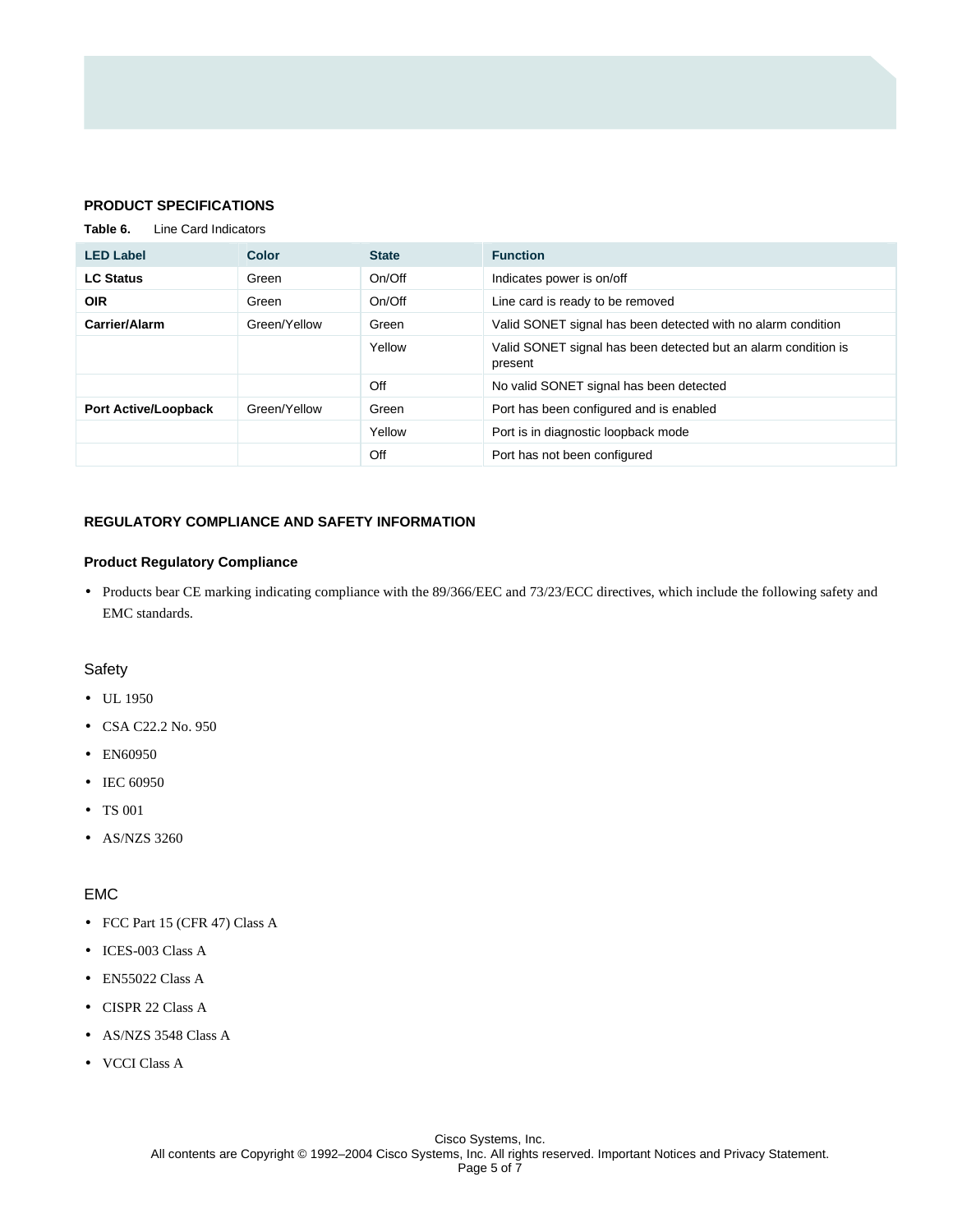- EN55024
- EN50082-1
- EN300386

## Industry EMC, Safety and Environmental Standards

- GE-63-Core NEBS Level 3 Requirement
- GR-1089-Core NEBS Level 3 Requirement
- ETS 300-019 Storage Class 1.1
- ETS 300-019 Transportation Class 2.3
- ETS 300-019 Stationary Use Class 3.1

#### **Software Requirements**

• Cisco IOS Software Release 12.1(10) EX

#### **PRODUCT ORDERING DETAILS: ORDERING INSTRUCTIONS**

Please visit [http://www.cisco.com/public/ordering\\_info.shtml](http://www.cisco.com/public/ordering_info.shtml) to place an order.

# **PRODUCT ORDERING DETAILS**

**Table 7.** Product Part Number and Description

| <b>Part Number</b> | <b>Description</b>                                                                                          |
|--------------------|-------------------------------------------------------------------------------------------------------------|
| 7300-1OC12POS-SMI  | 1-port OC-12c/STM-4 Packet over SONET/SDH, Cisco 7300 Line Card, Single-mode – Intermediate<br>Reach        |
| 7300-1OC12POS-SMI= | 1-port OC-12c/STM-4 Packet over SONET/SDH, Cisco 7300 Line Card, Single-mode – Intermediate<br>Reach, SPARE |
| 7300-2OC12POS-SMI  | 2-port OC-12c/STM-4 Packet over SONET/SDH, Cisco 7300 Line Card, Single-mode – Intermediate<br>Reach        |
| 7300-2OC12POS-SMI= | 2-port OC-12c/STM-4 Packet over SONET/SDH, Cisco 7300 Line Card, Single-mode - Intermediate<br>Reach, SPARE |

### **SERVICE AND SUPPORT**

Cisco Systems® offers a wide range of service and support options for its customers. More information on Cisco service and support programs and benefits can be found at<http://www.cisco.com/en/US/support/>.